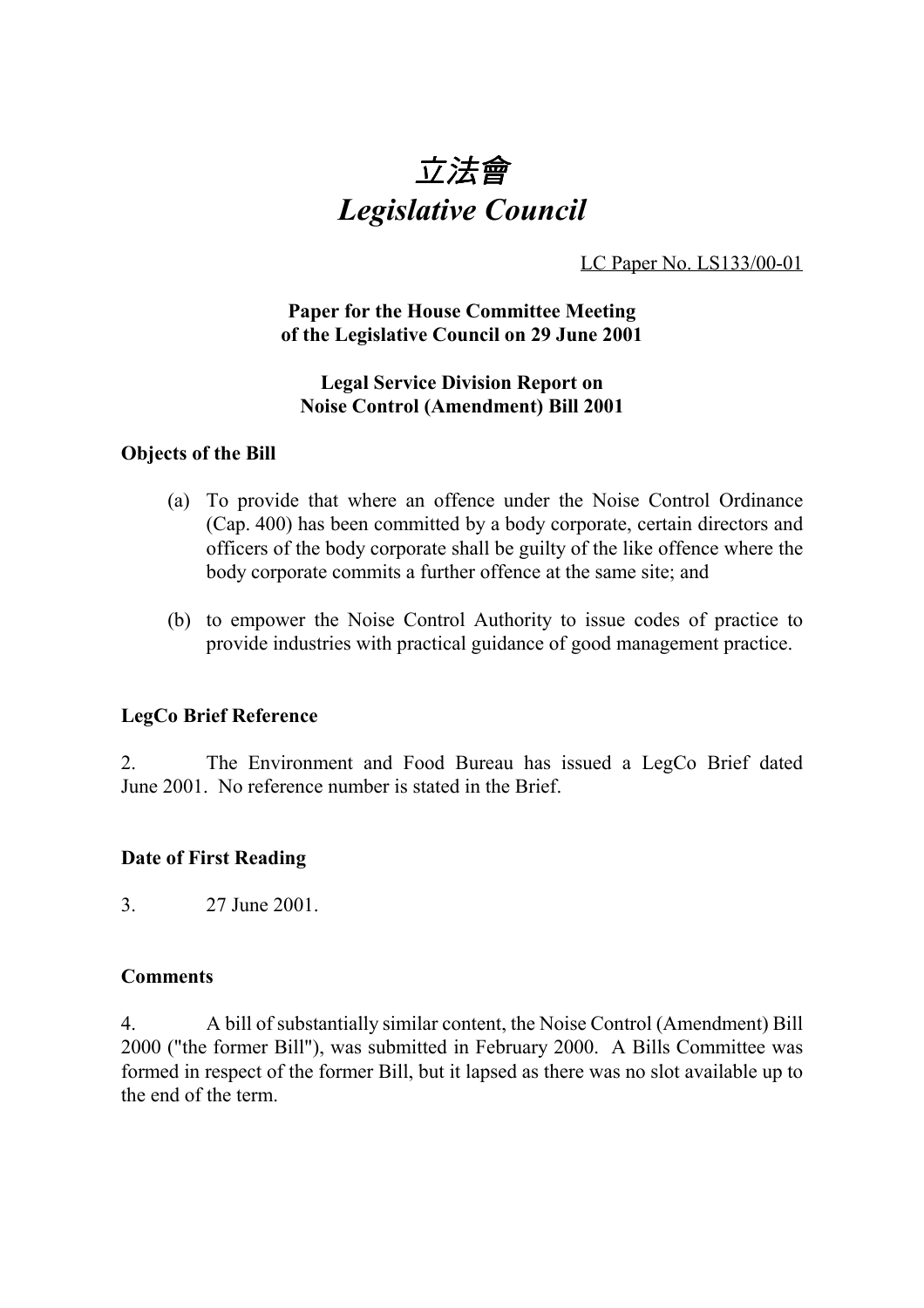5. According to the LegCo Brief for the former Bill (reproduced in Annex B of the LegCo Brief for this Bill), the reason for the proposed amendments in the former Bill was that the situation of bodies corporate violating the Noise Control Ordinance ("the Ordinance") was serious. The Administration considered that repeated offences by bodies corporate indicated that their controlling persons gave less regard to compliance with the Ordinance due to a lack of personal liability. The Hong Kong Construction Association had reservations on the former Bill and suggested, inter alia, a non-punitive approach.

6. According to the LegCo Brief for this Bill, the Administration has since held further consultation with the Association. A new provision is added to the effect that a written warning would be served to the directors and officers concerned after a body corporate had been prosecuted for an offence under the Ordinance. If the body corporate committed a further offence at the same site after the warning, the following directors and officers may also be prosecuted for that further offence:-

- (a) a director concerned in the management of the body corporate;
- (b) a director who has delegated his authority for the management of the body corporate to an officer;
- (c) an officer to whom a director has delegated the authority for the management of the body corporate; and
- (d) an officer concerned in the management of the body corporate and acting under the immediate authority of a director.

Under the Ordinance, the penalty for an offence in respect of noise from construction work is \$100,000 on first conviction, \$200,000 on second or subsequent conviction, and \$20,000 for each day during which the offence continues.

# **Public Consultation**

7 According to the LegCo Brief, the Administration has consulted the Advisory Council on the Environment on 23 April 2001 and it supported the proposals in the Bill.